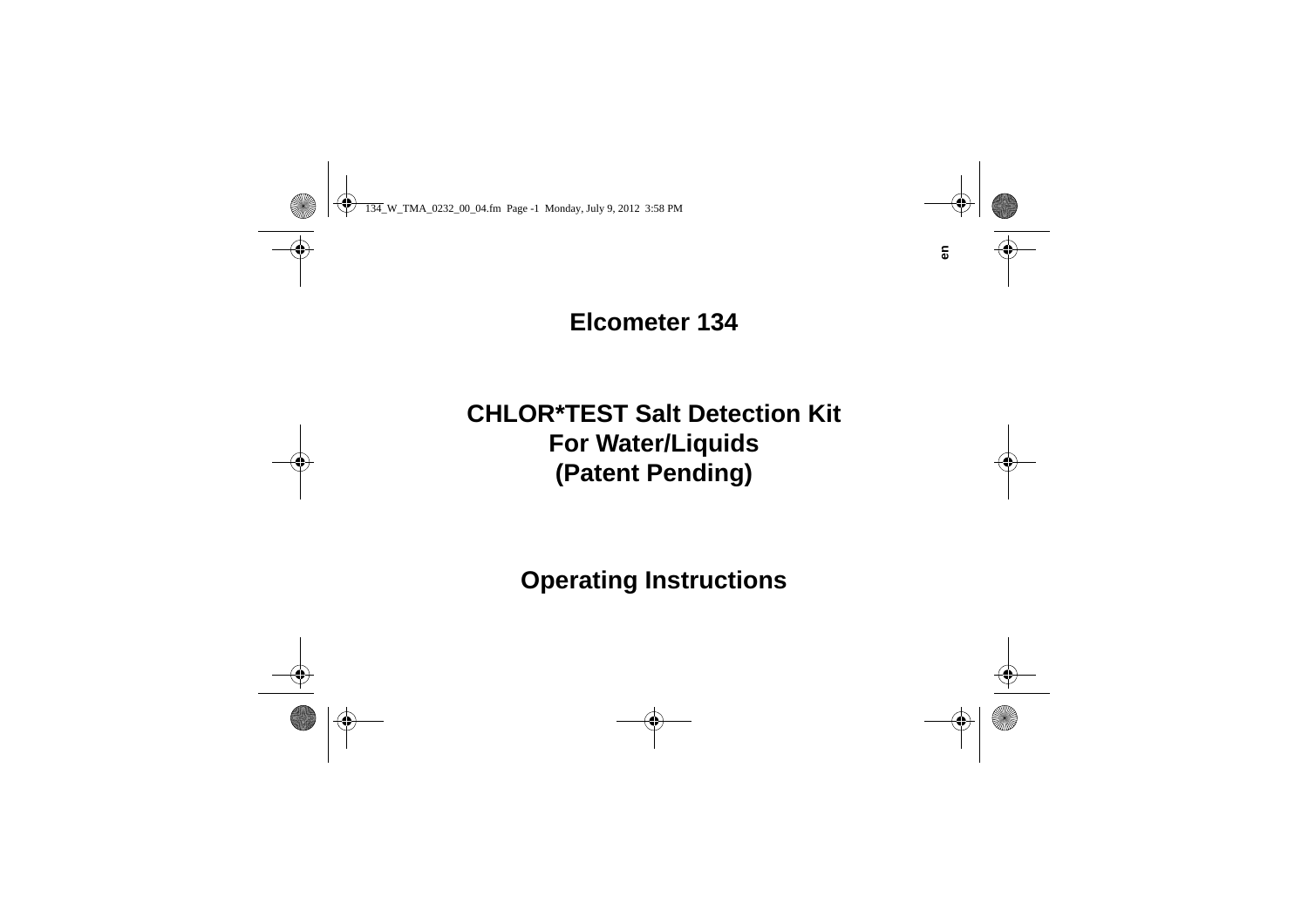elcometer is a registered trademark of Elcometer Ltd.

CHLOR\*TEST, CHLOR\*EXTRACT and CHLOR\*RID are all trade marks of CHLOR RID International, Inc. All other trademarks acknowledged.

A Material Safety Data Sheet for the CHLOR\*EXTRACT Soluction used in the Elcometer 134 CHLOR\*TEST Salt Detection Kits is available to download via our website :

www.elcometer.com/images/MSDS/elcometer\_134\_chlor\_extract.pdf

© Elcometer Ltd. England 2000 - 2012.

All rights reserved. No part of this document may be reproduced, transmitted, transcribed, stored (in a retrieval system or otherwise) or translated into any other language in any form or by means (electronic, mechanical, magnetic, optical, manual or otherwise) without the prior written permission of Elcometer Ltd.

A copy of this Instruction Manual is available for download on our Website via www.elcometer.com

*Doc.No: TMA-0232 Issue 04Text with Cover Part No. 4899*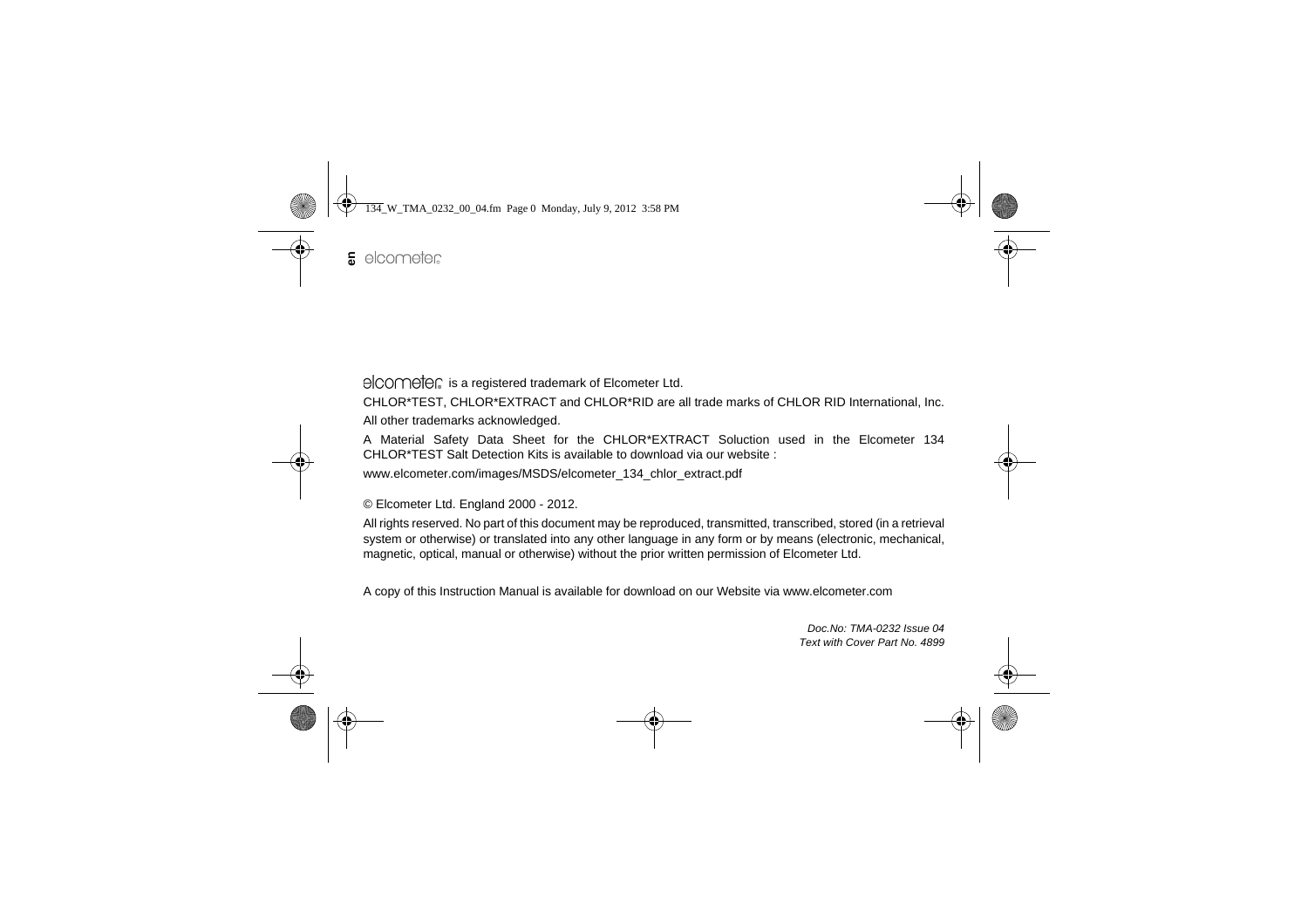# **CONTENTS**

**Section**

#### **n** Base of the Contract of the Contract of the Contract of the Contract of the Contract of the Contract of the Contract of the Contract of the Contract of the Contract of the Contract of the Contract of the Contract of th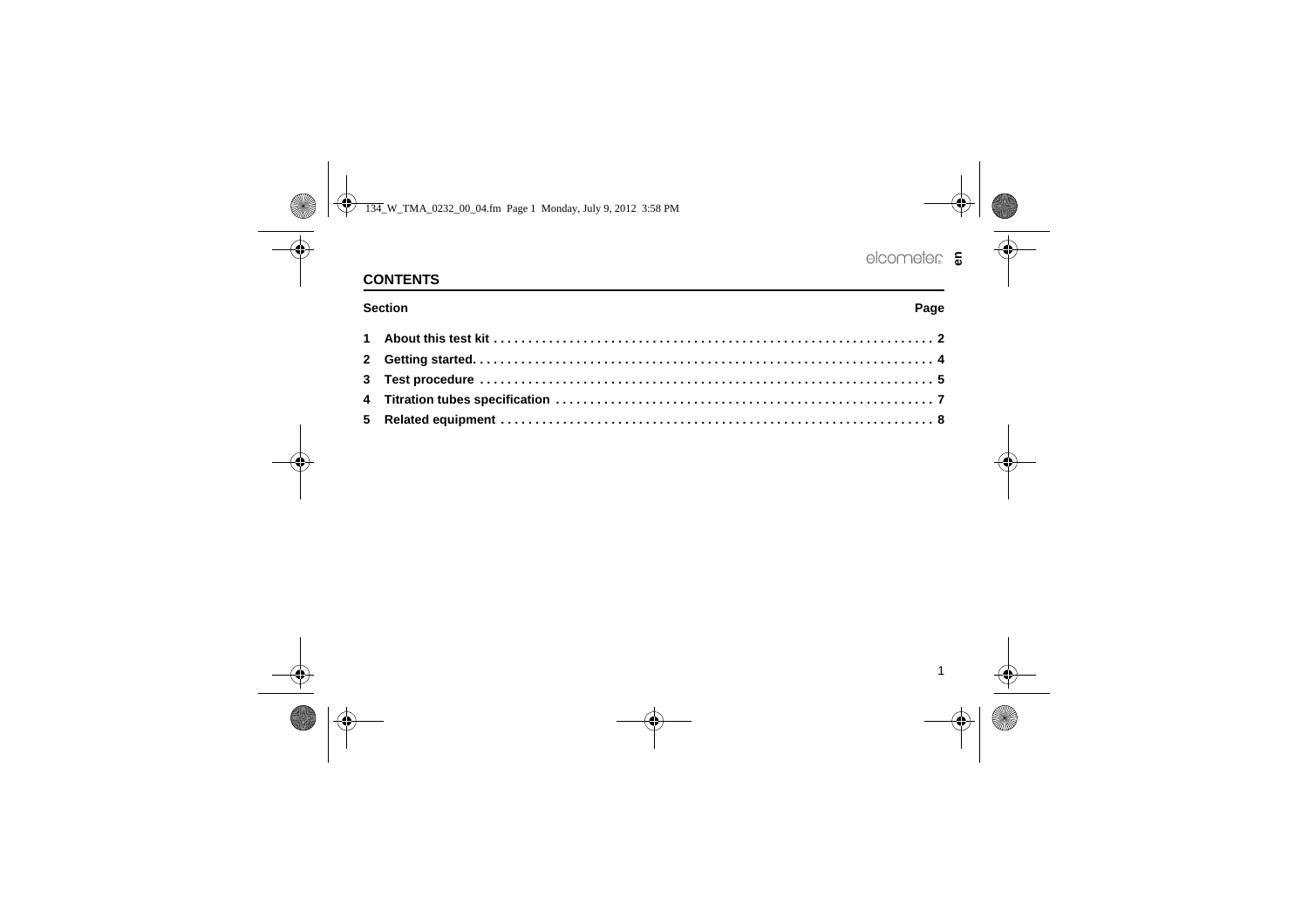#### elcometer **en**

Thank you for your purchase of this Elcometer 134 Chlor\*Test Salt Detection Kit. Welcome to Elcometer.

Elcometer are world leaders in the design, manufacture and supply of inspection equipment for coatings and concrete. Our products cover all aspects of coating inspection, from development through application to post application inspection.

[This Elcometer 134 Chlor\\*Test Salt Detection Kit is a world beating product. With the purchase of this](http://www.elcometer.com) product you now have access to the worldwide service and support network of Elcometer. For more information visit our website at www.elcometer.com

# <span id="page-3-0"></span>**1 ABOUT THIS TEST KIT**

Chloride Salts left on a surface before application of a coating can result in the coating system being forced off the surface by corrosion or blistering before the full life of the coating has been reached.

This Elcometer 134 Chlor\*Test Salt Detection Kit allows water and other liquids commonly used for pressure washing, jetting and abrasive blasting to be tested for the presence of chloride salts that may contaminate the surface.

The kit contains sufficient material for 5 tests.

### **1.1 WHAT THE BOX CONTAINS**

Each Elcometer 134 Chlor\*Test Salt Detection Kit contains:

- •Detection kit, x 5 (each containing: Sample container bottle with dropper in lid, Titration tube)
- •Titration Tube Snapper
- •**Strap**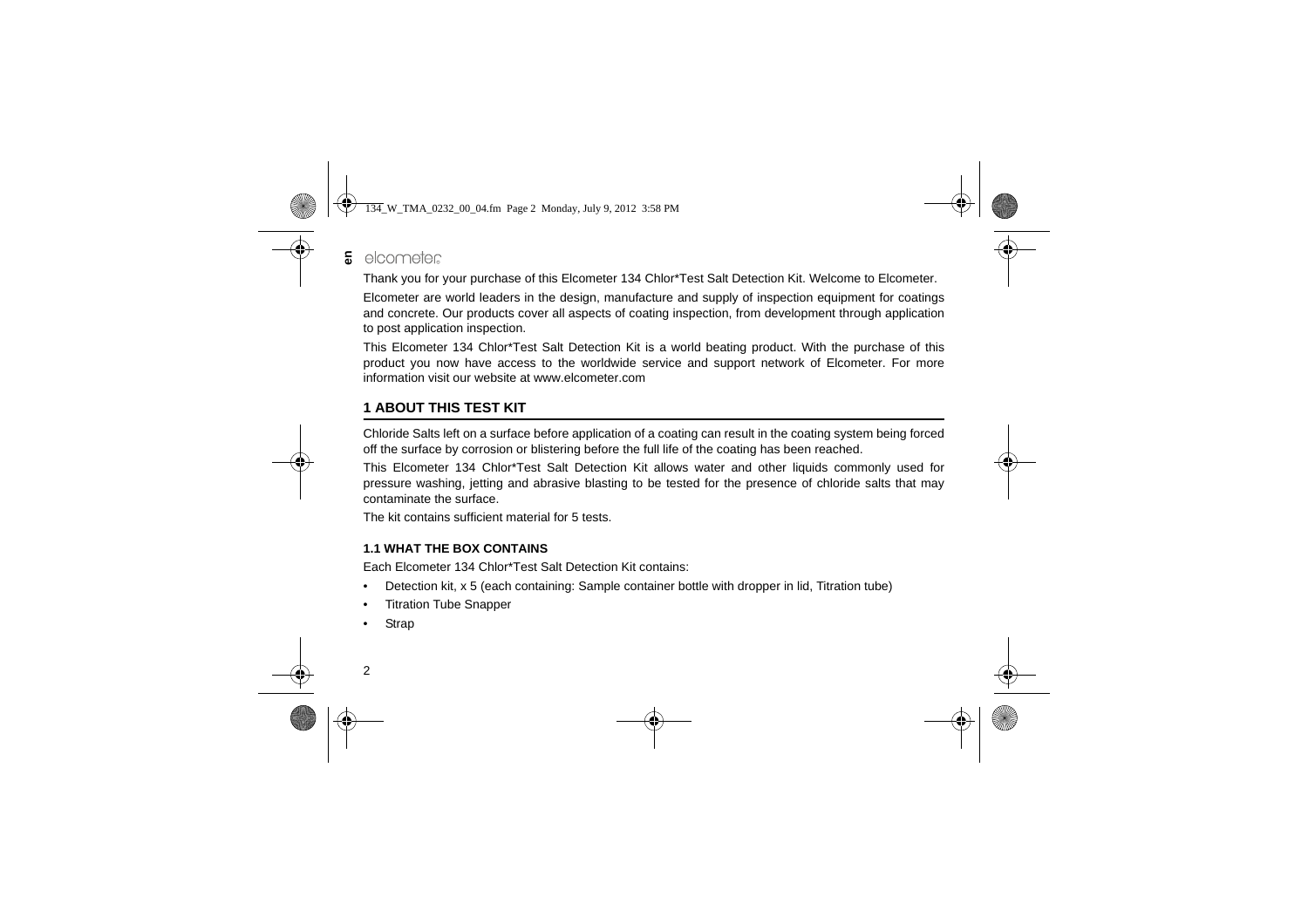# R**en**

Your Elcometer 134 Chlor\*Test Salt Detection Kit is packed in a cardboard and foam package. Please ensure that this packaging is disposed of in an environmentally sensitive manner. Consult your local Environmental Authority for further guidance.

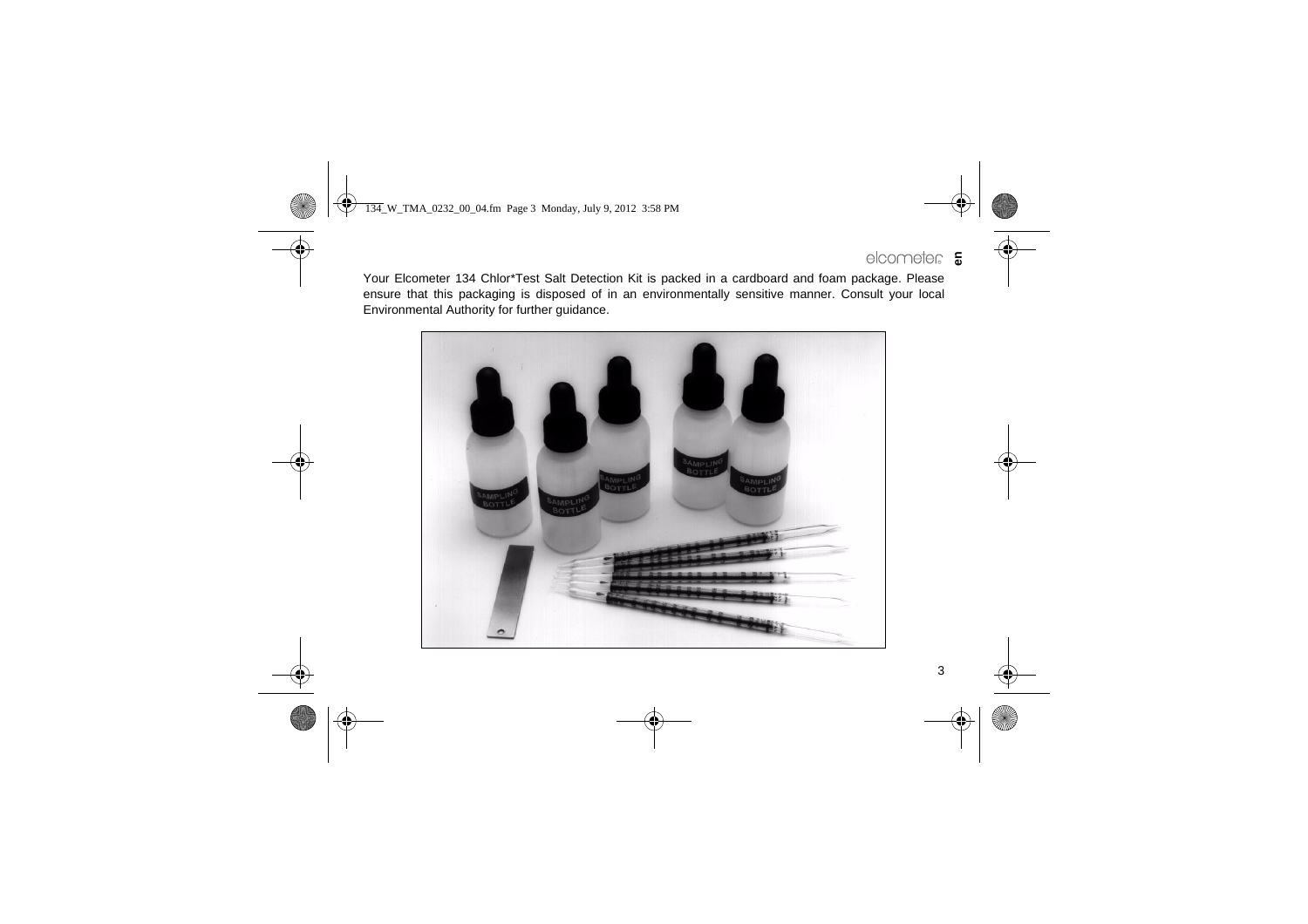### <span id="page-5-0"></span>elcometer **2 GETTING STARTED**

**en**

Read these instructions fully before opening an Elcometer 134 CHLOR\*TEST detection kit.

#### **2.1 PRECAUTIONS**

- •Protect hands and eyes.
- • Do not touch arrow ends of glass titration tube with fingers as salt from the skin will cause reading errors.
- •Keep the titration tubes out of reach of children.
- •Discard used tubes carefully according to relevant local regulations.

#### **2.2 RESPONSIBILITY**

It is the sole responsibility of the user to ensure that titration tubes are not used when they are either beyond their expiration date or have colour which is different to that referenced in ["Titration tubes specification" on](#page-8-0) [page](#page-8-0) 7.

The Manufacturer and/or the Manufacturer's Distributor shall not be otherwise liable for any incorrect measurement or any damages, whether damages result from negligence or otherwise.

Manufactured by: CHLOR RID International, Inc.

[Supplied by: Elcometer Ltd, www.elcometer.com](http://www.elcometer.com)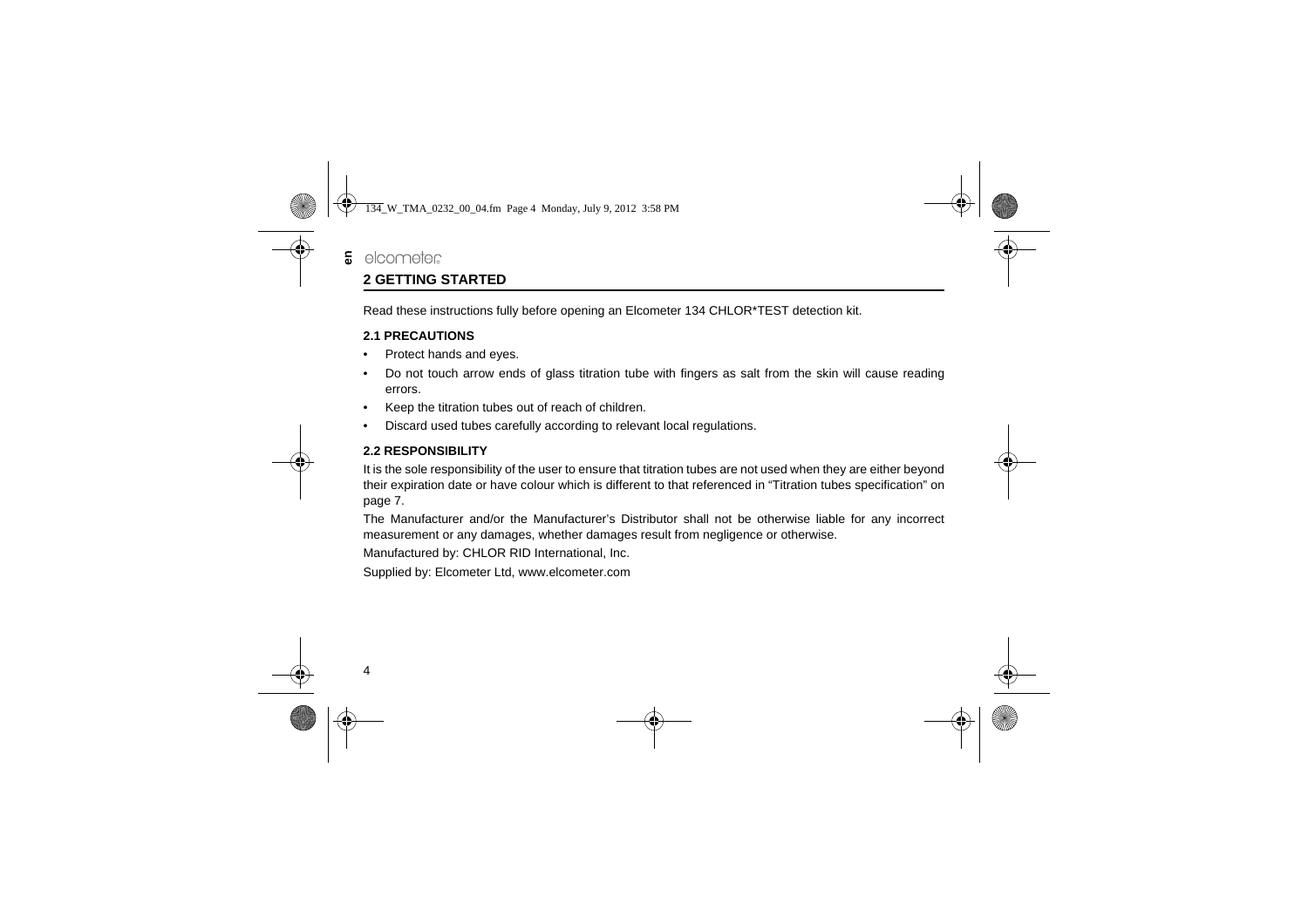### <span id="page-6-0"></span>**3 TEST PROCEDURE**

- 1. Remove the dropper cap assembly from the bottle.
- 2. Using the dropper, transfer a sample of water or liquid into the bottle (about 10 mm (½ inch)).
- 3. Using caution and avoiding touching the ends of the titration tube, snap off both ends with the metal snapper provided.

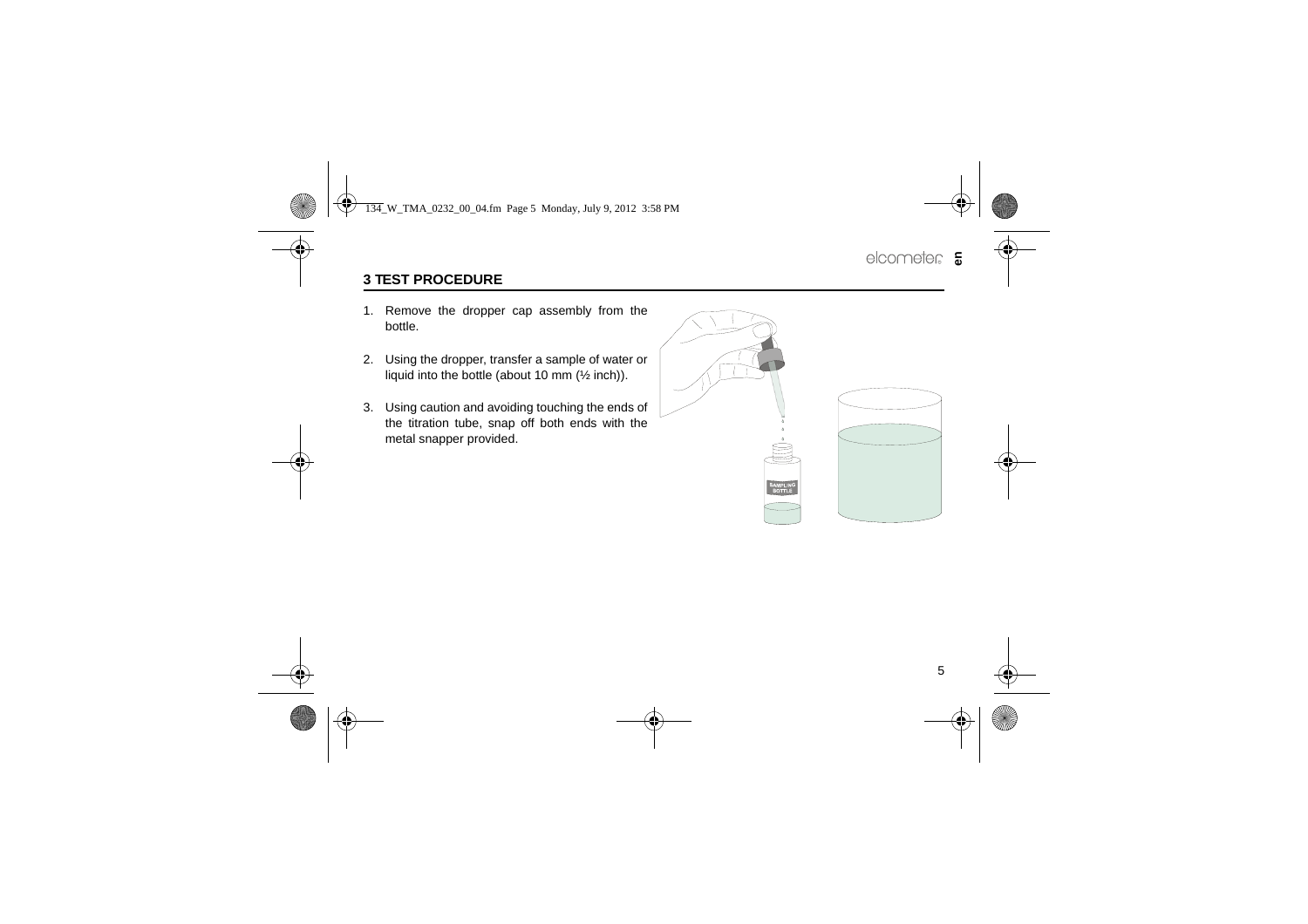- elcometer **en**
	- 4. Holding the body of the titration tube, insert the end marked with an arrow (small numbers) into the solution. Wait approximately 1½ minutes or until solution is wicked up to the top of the titration tube.

*The cotton at the top of the titration tube will change colour to amber when fully saturated.*

5. Immediately remove the tube and read the number on the scale at the point where the colour changes. Pink is normal, white is the chloride level.

This scale is calibrated in parts per million (ppm).



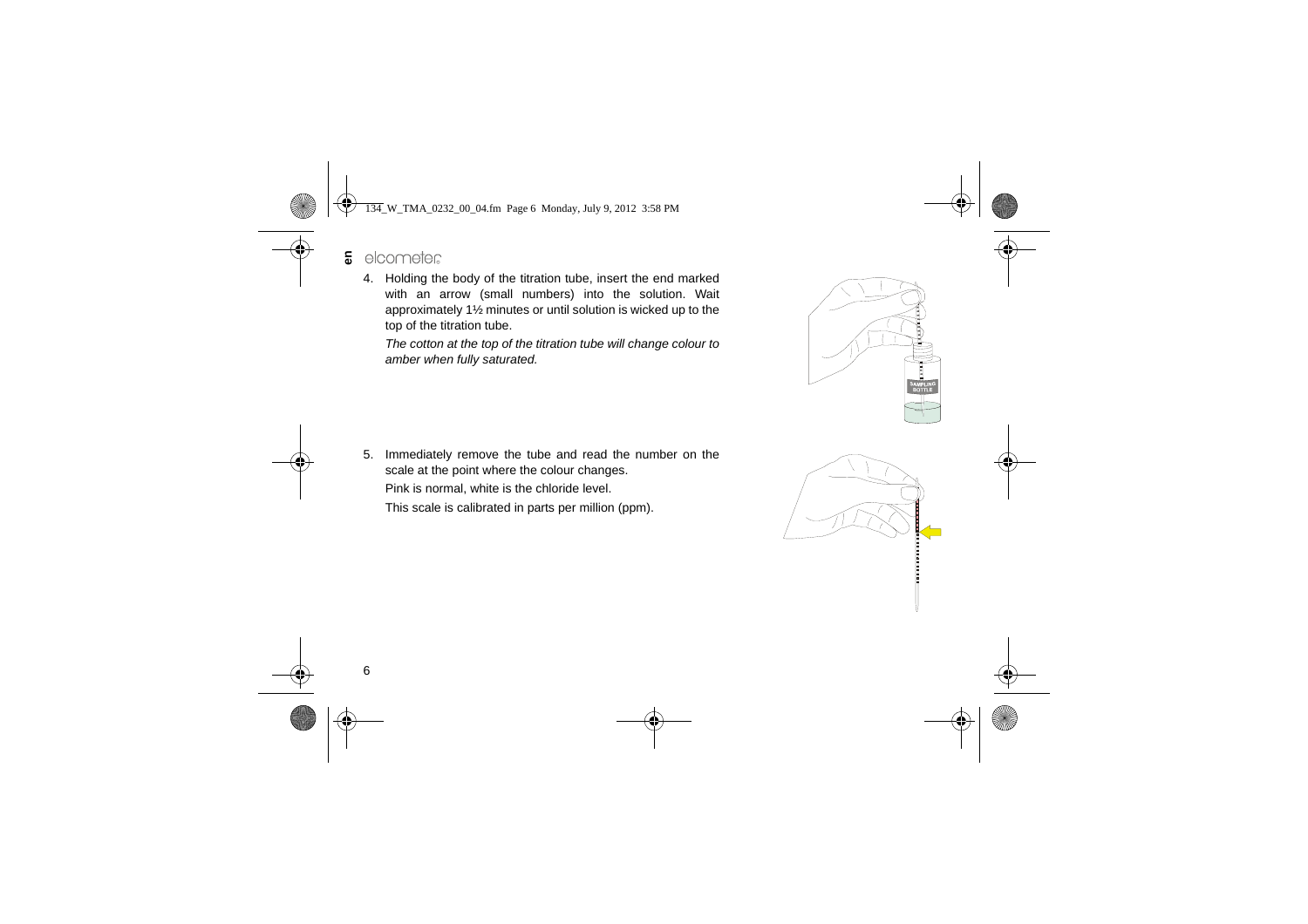# <span id="page-8-0"></span>**4 TITRATION TUBES SPECIFICATION**

#### **4.1 PERFORMANCE**

| Measuring Range:   | 10 ppm to $2000$ ppm                                |  |
|--------------------|-----------------------------------------------------|--|
| Sampling Time:     | 1.5 minutes to 4 minutes                            |  |
| Colour Change:     | Pink to White                                       |  |
| Detectable Limit:  | 5 ppm                                               |  |
| Storage Condition: | In a cool and dark place, not exceeding 25°C (77°F) |  |

#### **4.2 CORRECTION FOR AMBIENT CONDITIONS**

No temperature correction is necessary when the sample solution temperature is between 5°C (41°F) and 80°C (176°F).

#### **4.3 IONIC EFFECTS**

Coexistence of Bromide ions, Iodide ions or Cyanide ions respectively with Chloride ions gives higher readings. Sulphide ions produce a brown stain in the indicator and the coexistence with Chloride ion produces a brown stain in the bottom of the stained layer and gives higher readings.

A test solution pH value within the range 3.5 to 11 does not affect the readings. Less than pH 3.5 or more than pH 11 gives higher readings than would be normal for the Chloride ions present in the solution.

#### **4.4 CHEMICAL REACTION IN THE DETECTOR TUBE**

 $NaCl + Ag<sub>2</sub>CrO<sub>4</sub> = AgCl$